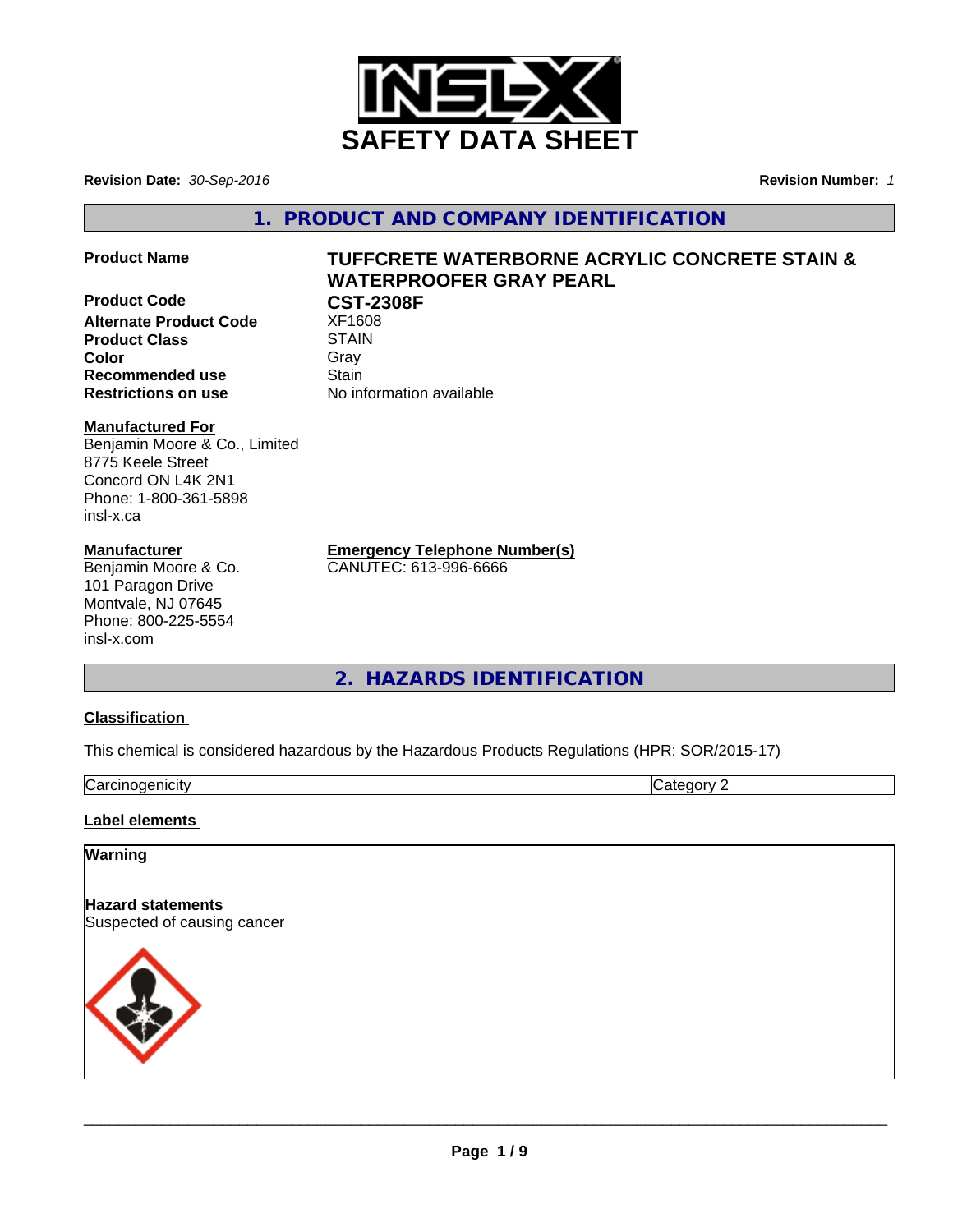**Appearance** liquid **Odor 11 Odor 11 Odor 11 Odor 11 Odor 11 Odor 11 Odor 11 Odor 11 Odor 11 Odor 11 Odor 11 Odor 11 Odor 11 Odor 11 Odor 11 Odor 11 Odor 11 Odor 11**

#### **Precautionary Statements - Prevention**

Obtain special instructions before use Do not handle until all safety precautions have been read and understood Use personal protective equipment as required

#### **Precautionary Statements - Response**

If exposed or concerned get medical attention

#### **Precautionary Statements - Storage**

Store locked up

#### **Precautionary Statements - Disposal**

Dispose of contents/container to an approved waste disposal plant

#### **Other information**

No information available

#### **Other hazards**

**CAUTION:** All floor coatings may become slippery when wet. Where non-skid characteristics are desired, a small amount of clean sand may be added. Stir often during application.

### **3. COMPOSITION INFORMATION ON COMPONENTS**

| <b>Chemical Name</b>            | <b>CAS-No</b> | Weight % (max) |
|---------------------------------|---------------|----------------|
| 2-Propanol-1-butoxy             | 5131-66-8     | $-5%$          |
| Titanium dioxide                | 13463-67-7    | - 5%           |
| Kaolin                          | 1332-58-7     | $-5%$          |
| Carbon black                    | 1333-86-4     | $0.1 - 0.25\%$ |
| Sodium C14-C16 olefin sulfonate | 68439-57-6    | $0.1 - 0.25\%$ |

#### **4. FIRST AID MEASURES**

| <b>General Advice</b>                  | No hazards which require special first aid measures.                                               |
|----------------------------------------|----------------------------------------------------------------------------------------------------|
| <b>Eye Contact</b>                     | Rinse thoroughly with plenty of water for at least 15<br>minutes and consult a physician.          |
| <b>Skin Contact</b>                    | Wash off immediately with soap and plenty of water<br>removing all contaminated clothes and shoes. |
| <b>Inhalation</b>                      | Move to fresh air. If symptoms persist, call a physician.                                          |
| Ingestion                              | Clean mouth with water and afterwards drink plenty of<br>water. Consult a physician if necessary.  |
| <b>Most Important Symptoms/Effects</b> | None known.                                                                                        |
| <b>Notes To Physician</b>              | Treat symptomatically.                                                                             |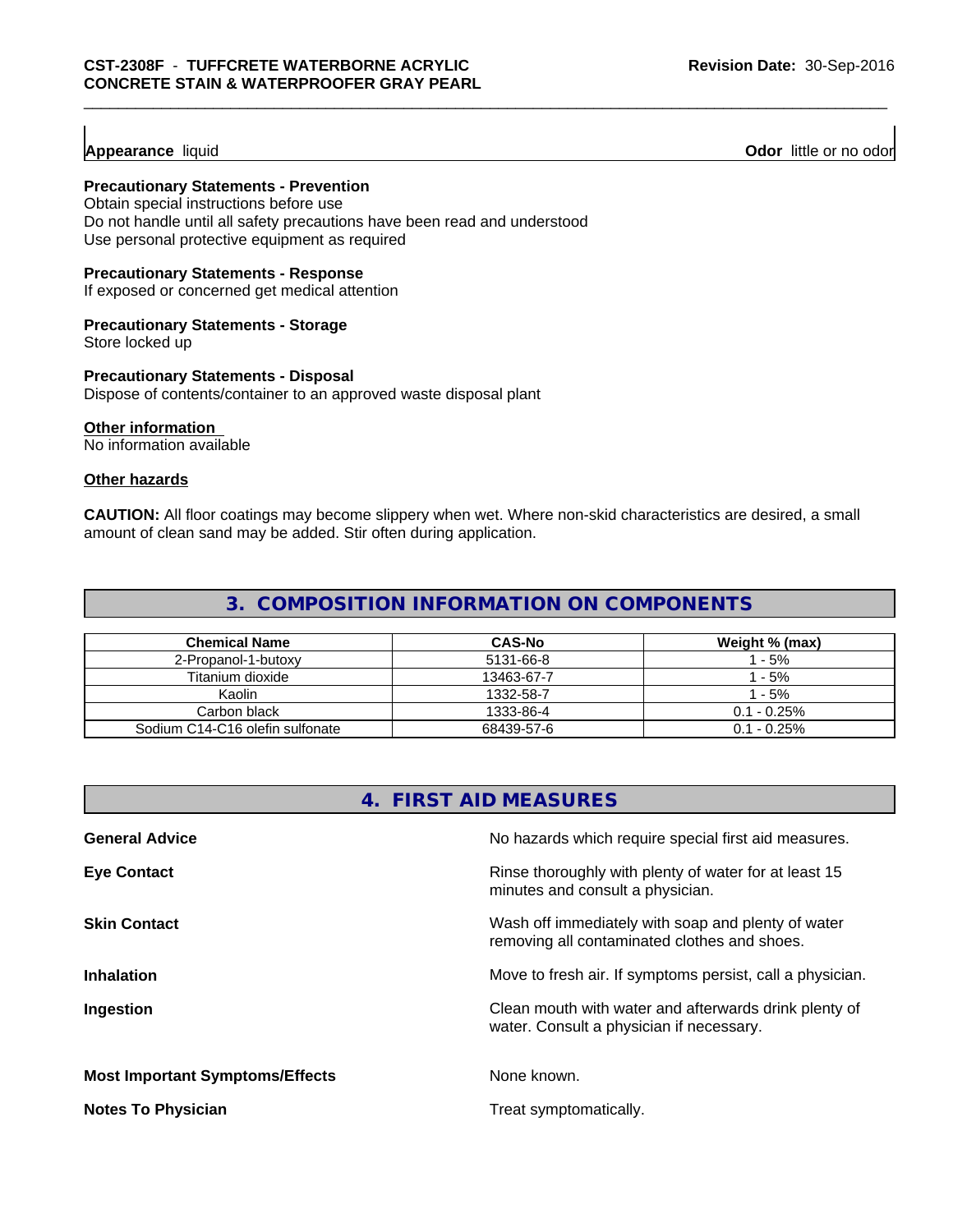#### **5. FIRE-FIGHTING MEASURES**

| <b>Suitable Extinguishing Media</b>                                                          | Use extinguishing measures that are appropriate to local<br>circumstances and the surrounding environment.                                   |  |  |
|----------------------------------------------------------------------------------------------|----------------------------------------------------------------------------------------------------------------------------------------------|--|--|
| <b>Protective Equipment And Precautions For</b><br><b>Firefighters</b>                       | As in any fire, wear self-contained breathing apparatus<br>pressure-demand, MSHA/NIOSH (approved or equivalent)<br>and full protective gear. |  |  |
| <b>Specific Hazards Arising From The Chemical</b>                                            | Closed containers may rupture if exposed to fire or<br>extreme heat.                                                                         |  |  |
| <b>Sensitivity To Mechanical Impact</b>                                                      | No.                                                                                                                                          |  |  |
| <b>Sensitivity To Static Discharge</b>                                                       | No.                                                                                                                                          |  |  |
| <b>Flash Point Data</b><br>Flash Point (°F)<br>Flash Point (°C)<br><b>Flash Point Method</b> | Not applicable<br>Not applicable<br>Not applicable                                                                                           |  |  |
| <b>Flammability Limits In Air</b>                                                            |                                                                                                                                              |  |  |
| <b>Lower Explosion Limit</b><br><b>Upper Explosion Limit</b>                                 | Not applicable<br>Not applicable                                                                                                             |  |  |
| Health: 1<br>Flammability: 0<br><b>NFPA</b>                                                  | <b>Instability: 0</b><br><b>Special: Not Applicable</b>                                                                                      |  |  |
| NFPA Legend                                                                                  |                                                                                                                                              |  |  |

## 0 - Not Hazardous

- 
- 1 Slightly 2 - Moderate
- 3 High
- 
- 4 Severe

*The ratings assigned are only suggested ratings, the contractor/employer has ultimate responsibilities for NFPA ratings where this system is used.*

*Additional information regarding the NFPA rating system is available from the National Fire Protection Agency (NFPA) at www.nfpa.org.*

**6. ACCIDENTAL RELEASE MEASURES**

| <b>Personal Precautions</b>      | Avoid contact with skin, eyes and clothing. Ensure<br>adequate ventilation.                          |
|----------------------------------|------------------------------------------------------------------------------------------------------|
| <b>Other Information</b>         | Prevent further leakage or spillage if safe to do so.                                                |
| <b>Environmental Precautions</b> | See Section 12 for additional Ecological Information.                                                |
| <b>Methods For Clean-Up</b>      | Soak up with inert absorbent material. Sweep up and<br>shovel into suitable containers for disposal. |

#### **7. HANDLING AND STORAGE**

**Handling Handling Avoid contact with skin, eyes and clothing. Avoid breathing Handling A** vapors, spray mists or sanding dust. In case of insufficient ventilation, wear suitable respiratory equipment.

**Storage Keep container tightly closed. Keep out of the reach of Keep** container tightly closed. Keep out of the reach of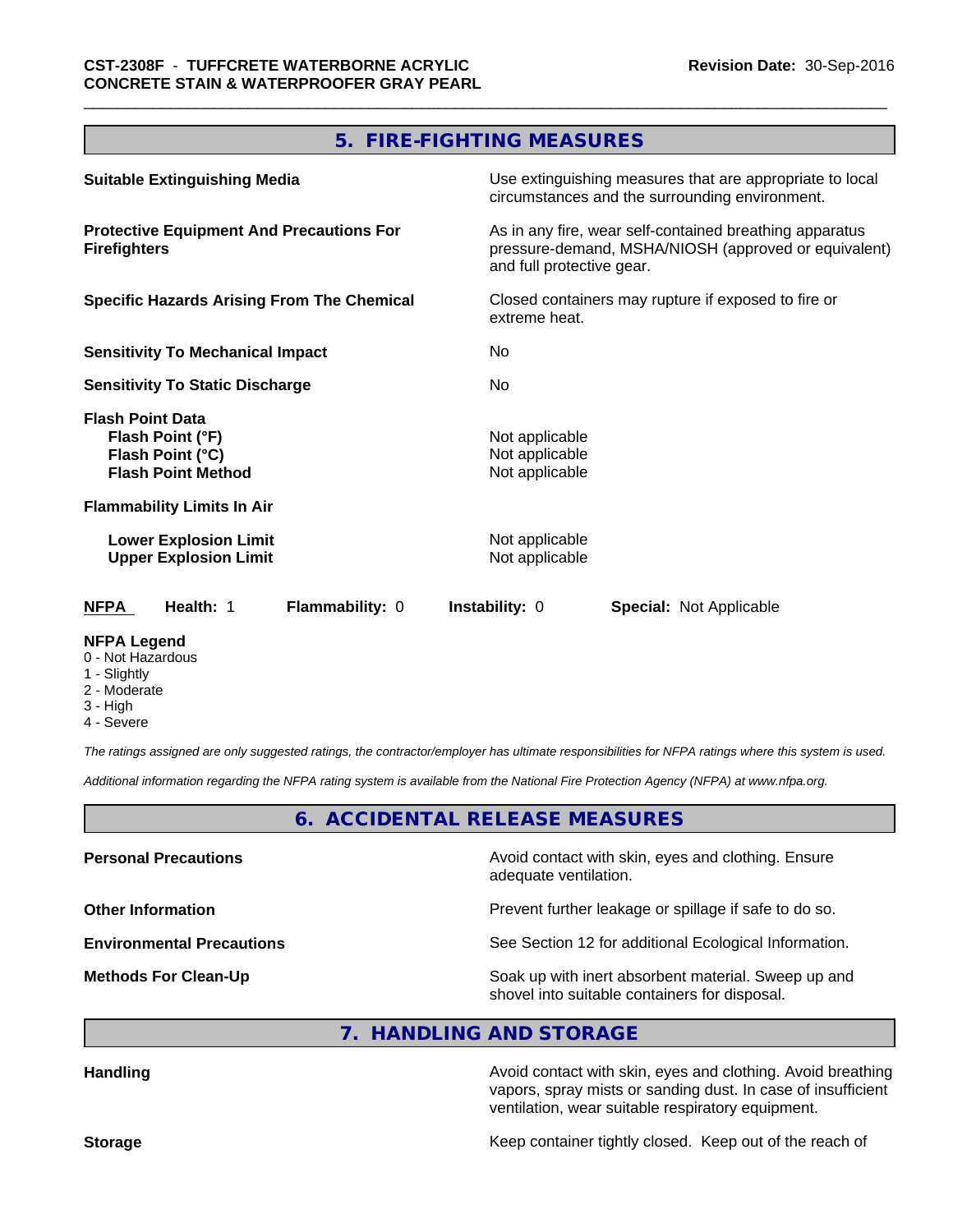children.

#### **Incompatible Materials No information available No** information available

## **8. EXPOSURE CONTROLS / PERSONAL PROTECTION**

#### **Exposure Limits**

*No exposure limits have been established for this product.*

| <b>Chemical Name</b> | ACGIH                     | Alberta                    | <b>British Columbia</b>     | <b>Ontario</b>              | Quebec                       |
|----------------------|---------------------------|----------------------------|-----------------------------|-----------------------------|------------------------------|
| Titanium dioxide     | $10 \text{ mg/m}^3$ - TWA | 10 mg/m <sup>3</sup> - TWA | 10 mg/m $3$ - TWA           | 10 $mq/m3$ - TWA            | $10 \text{ ma/m}^3$ - TWAEV  |
|                      |                           |                            | $3 \text{ ma/m}^3$ - TWA    |                             |                              |
| Kaolin               | $2 \text{ ma/m}^3$ - TWA  | $2 \text{ ma/m}^3$ - TWA   | $2 \text{ ma/m}^3$ - TWA    | $2 \text{ ma/m}^3$ - TWA    | 5 mg/m <sup>3</sup> - TWAEV  |
| Carbon black         | 3 ma/m $3$ - TWA          | $3.5 \text{ mg/m}^3$ - TWA | $3$ mg/m <sup>3</sup> - TWA | $3$ mg/m <sup>3</sup> - TWA | $3.5 \text{ mg/m}^3$ - TWAEV |

#### **Legend**

ACGIH - American Conference of Governmental Industrial Hygienists Alberta - Alberta Occupational Exposure Limits British Columbia - British Columbia Occupational Exposure Limits Ontario - Ontario Occupational Exposure Limits Quebec - Quebec Occupational Exposure Limits N/E - Not established

## **Personal Protective Equipment Eye/Face Protection Safety glasses with side-shields.**

**Engineering Measures Ensure adequate ventilation, especially in confined areas.** 

**Skin Protection Protection Protective gloves and impervious clothing. Respiratory Protection In case of insufficient ventilation wear suitable respiratory** equipment.

**Hygiene Measures Avoid contact with skin, eyes and clothing. Remove and Avoid contact with skin, eyes and clothing. Remove and Avoid contact with skin, eyes and clothing. Remove and** wash contaminated clothing before re-use. Wash thoroughly after handling.

#### **9. PHYSICAL AND CHEMICAL PROPERTIES**

| Appearance                        | liquid                   |
|-----------------------------------|--------------------------|
| Odor                              | little or no odor        |
| <b>Odor Threshold</b>             | No information available |
| Density (Ibs/gal)                 | $8.95 - 9.05$            |
| <b>Specific Gravity</b>           | $1.07 - 1.09$            |
| рH                                | No information available |
| Viscosity (cps)                   | No information available |
| <b>Solubility</b>                 | No information available |
| <b>Water Solubility</b>           | No information available |
| <b>Evaporation Rate</b>           | No information available |
| Vapor Pressure                    | No information available |
| <b>Vapor Density</b>              | No information available |
| Wt. % Solids                      | $30 - 40$                |
| Vol. % Solids                     | $20 - 30$                |
| Wt. % Volatiles                   | $60 - 70$                |
| Vol. % Volatiles                  | 70 - 80                  |
| <b>VOC Regulatory Limit (g/L)</b> | < 250                    |
| <b>Boiling Point (°F)</b>         | 212                      |
| <b>Boiling Point (°C)</b>         | 100                      |
| <b>Freezing Point (°F)</b>        | 32                       |
| <b>Freezing Point (°C)</b>        | 0                        |
| Flash Point (°F)                  | Not applicable           |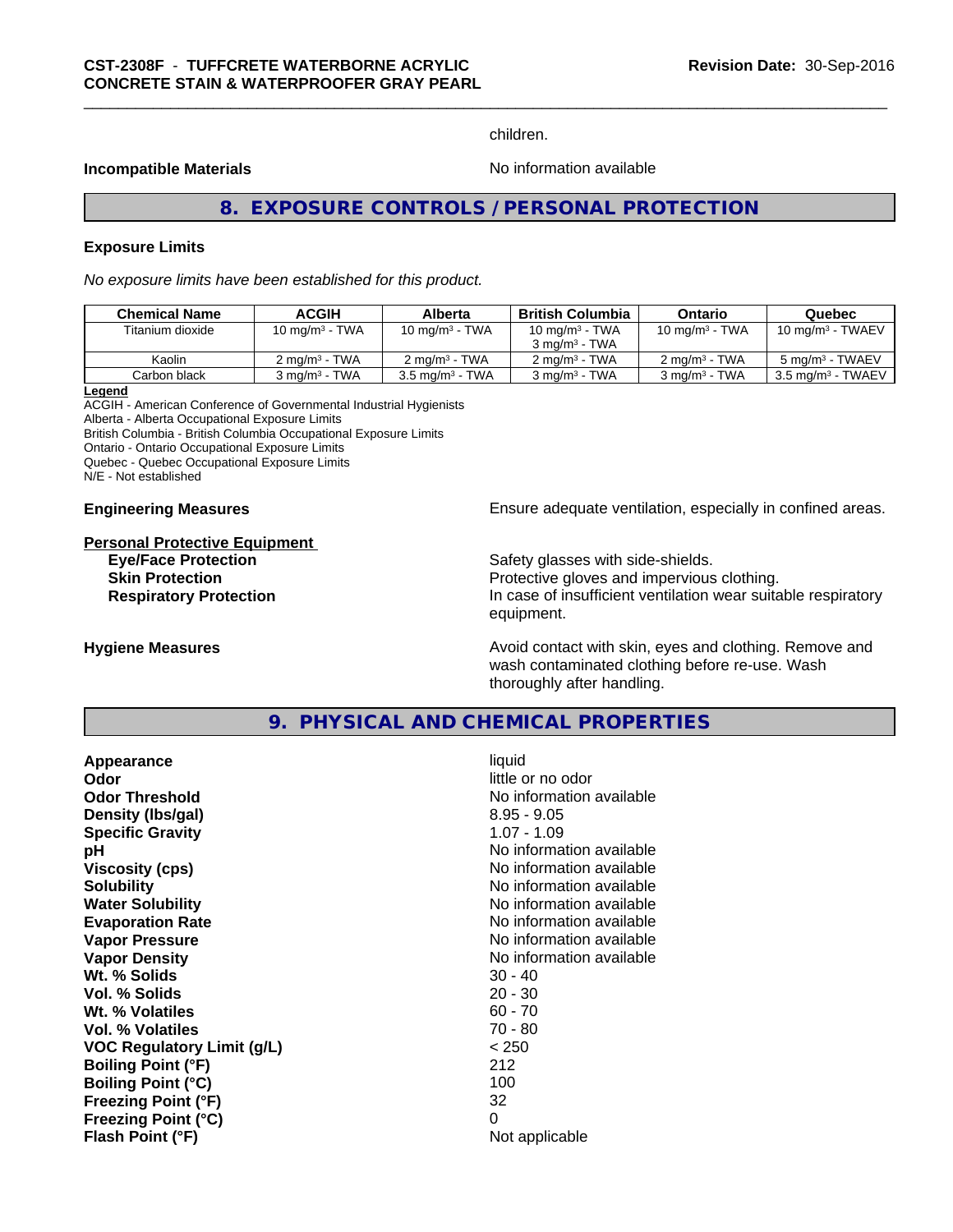**Flash Point (°C)**<br> **Flash Point Method**<br> **Flash Point Method**<br> **CO Flash Point Method**<br> **Flammability (solid, gas)**<br> **Plammability (solid, gas)**<br> **Not applicable Flammability** (solid, gas) **Upper Explosion Limit**<br> **Lower Explosion Limit**<br> **Lower Explosion Limit Lower Explosion Limit**<br> **Autoignition Temperature (°F)**<br> **Autoignition Temperature (°F)**<br> **Autoignition Temperature (°F) Autoignition Temperature (°F) Autoignition Temperature (°C)** No information available **Decomposition Temperature (°F)** No information available **Decomposition Temperature (°C)** No information available **Partition Coefficient (n-octanol/water) No information available** 

#### **10. STABILITY AND REACTIVITY**

| <b>Reactivity</b>                         | Not Applicable                           |
|-------------------------------------------|------------------------------------------|
| <b>Chemical Stability</b>                 | Stable under normal conditions.          |
| <b>Conditions To Avoid</b>                | Prevent from freezing.                   |
| <b>Incompatible Materials</b>             | No materials to be especially mentioned. |
| <b>Hazardous Decomposition Products</b>   | None under normal use.                   |
| <b>Possibility Of Hazardous Reactions</b> | None under normal conditions of use.     |

#### **11. TOXICOLOGICAL INFORMATION**

#### **Product Information Information on likely routes of exposure**

**Acute Toxicity** 

**Information on toxicological effects**

**Principal Routes of Exposure Exposure** Eye contact, skin contact and inhalation.

**Product Information Contract Contract Information No information available** 

**Symptoms** No information available

#### **Delayed and immediate effects as well as chronic effects from short and long-term exposure**

**Eye contact Exercise Solution** May cause slight irritation **Skin contact** Substance may cause slight skin irritation. Prolonged or repeated contact may dry skin and cause irritation. **Inhalation** May cause irritation of respiratory tract. **Ingestion Ingestion Index is a linear in the line of the line of the line of the line of the line of the line of the line of the line of the line of the line of the line of the line of the line of the line of the line** vomiting and diarrhea. **Sensitization:** No information available. **Neurological Effects** No information available. **Mutagenic Effects No information available. Reproductive Effects No information available.** No information available. **Developmental Effects No information available. Target Organ Effects**<br> **STOT - single exposure**<br> **STOT - single exposure**<br> **No information available. STOT** - single exposure **STOT - repeated exposure and intervals and information available.**<br> **Other adverse effects and intervals and information available.** No information available.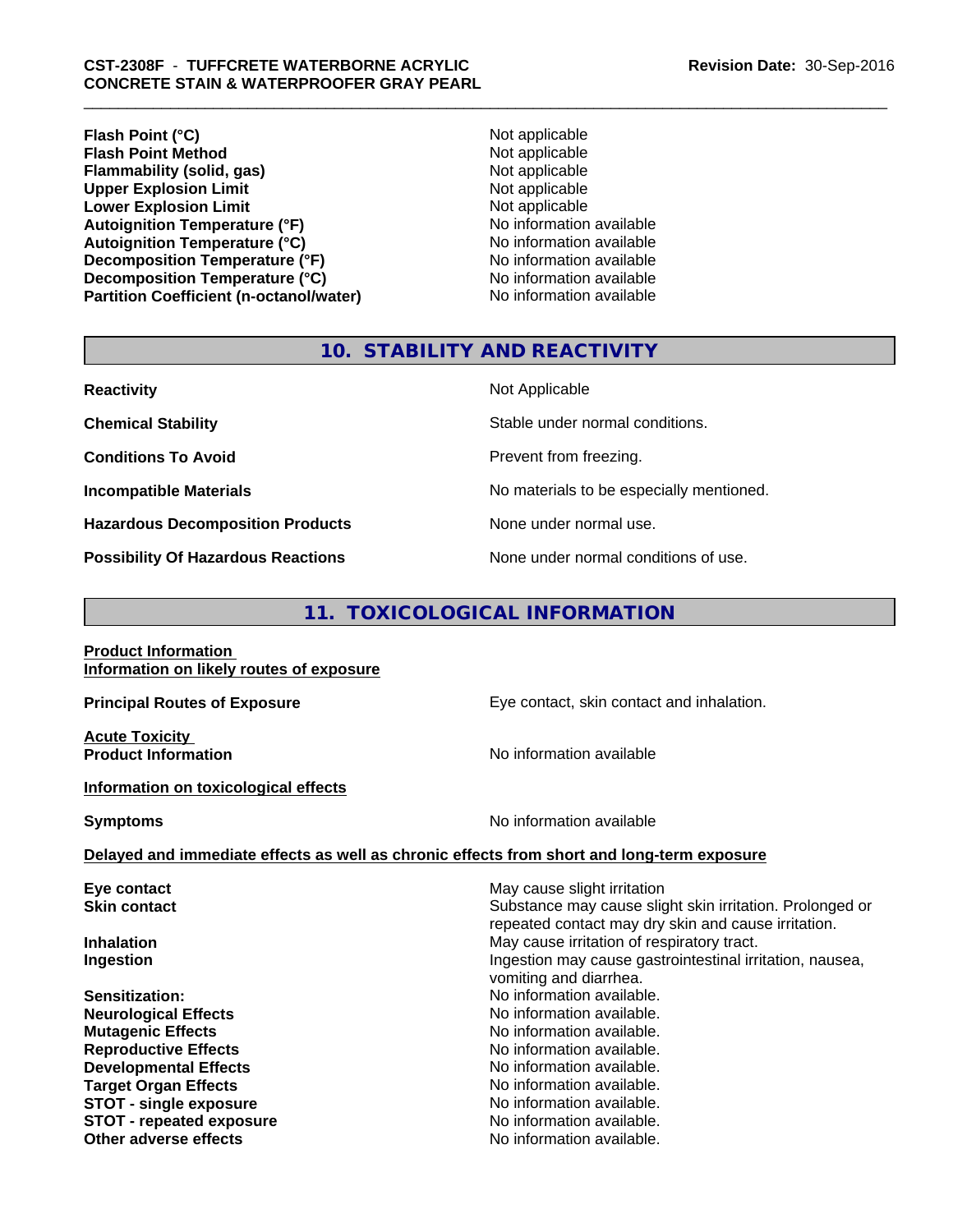#### **Numerical measures of toxicity**

**The following values are calculated based on chapter 3.1 of the GHS document**

| <b>ATEmix (oral)</b>   | 239649 mg/kg |
|------------------------|--------------|
| <b>ATEmix (dermal)</b> | 65274 mg/kg  |

#### **Component**

2-Propanol-1-butoxy LD50 Oral: 5660 mg/kg (Rat) LD50 Dermal: 3100 mg/kg (Rabbit) Titanium dioxide LD50 Oral: > 10000 mg/kg (Rat) Kaolin LD50 Oral: > 5000 mg/kg (Rat) Carbon black LD50 Oral: > 15400 mg/kg (Rat) LD50 Dermal: > 3000 mg/kg (Rabbit)

#### **Chronic Toxicity**

#### **Carcinogenicity**

*The information below indicateswhether each agency has listed any ingredient as a carcinogen:.*

| <b>Chemical Name</b> | <b>IARC</b>                    | <b>NTP</b> |
|----------------------|--------------------------------|------------|
|                      | 2B - Possible Human Carcinogen |            |
| Titanium dioxide     |                                |            |
|                      | 2B - Possible Human Carcinogen |            |
| l Carbon black       |                                |            |

• Although IARC has classified titanium dioxide as possibly carcinogenic to humans (2B), their summary concludes: "No significant exposure to titanium dioxide is thought to occur during the use of products in which titanium dioxide is bound to other materials, such as paint."

#### **Legend**

IARC - International Agency for Research on Cancer NTP - National Toxicity Program OSHA - Occupational Safety & Health Administration

**12. ECOLOGICAL INFORMATION**

#### **Ecotoxicity Effects**

The environmental impact of this product has not been fully investigated.

#### **Product Information**

#### **Acute Toxicity to Fish**

No information available

#### **Acute Toxicity to Aquatic Invertebrates**

No information available

#### **Acute Toxicity to Aquatic Plants**

No information available

**Aspiration Hazard Aspiration Hazard No information available.**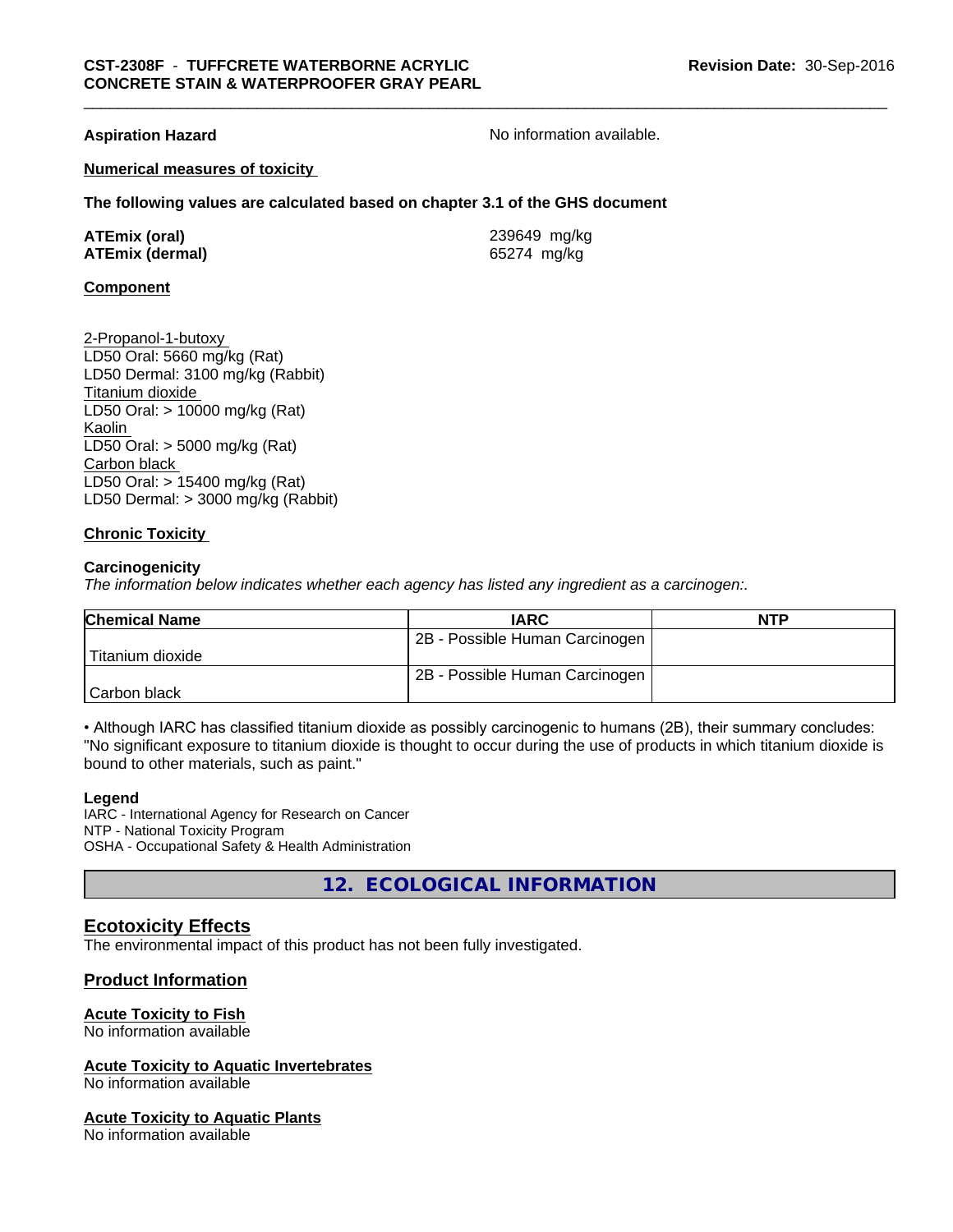#### **Persistence / Degradability**

No information available.

#### **Bioaccumulation / Accumulation** No information available.

#### **Mobility in Environmental Media**

No information available.

#### **Ozone** No information available

#### **Component**

#### **Acute Toxicity to Fish**

Titanium dioxide  $LC50:$  > 1000 mg/L (Fathead Minnow - 96 hr.)

#### **Acute Toxicity to Aquatic Invertebrates**

No information available

#### **Acute Toxicity to Aquatic Plants**

No information available

#### **13. DISPOSAL CONSIDERATIONS**

**Waste Disposal Method Dispose of in accordance with federal, state, provincial,** and local regulations. Local requirements may vary, consult your sanitation department or state-designated environmental protection agency for more disposal options.

**14. TRANSPORT INFORMATION**

**TDG** Not regulated **ICAO / IATA** Not regulated **IMDG / IMO** Not regulated

**15. REGULATORY INFORMATION**

#### **International Inventories**

**TSCA: United States** Yes - All components are listed or exempt.<br> **DSL: Canada** Yes - All components are listed or exempt. Yes - All components are listed or exempt.

#### **National Pollutant Release Inventory (NPRI)**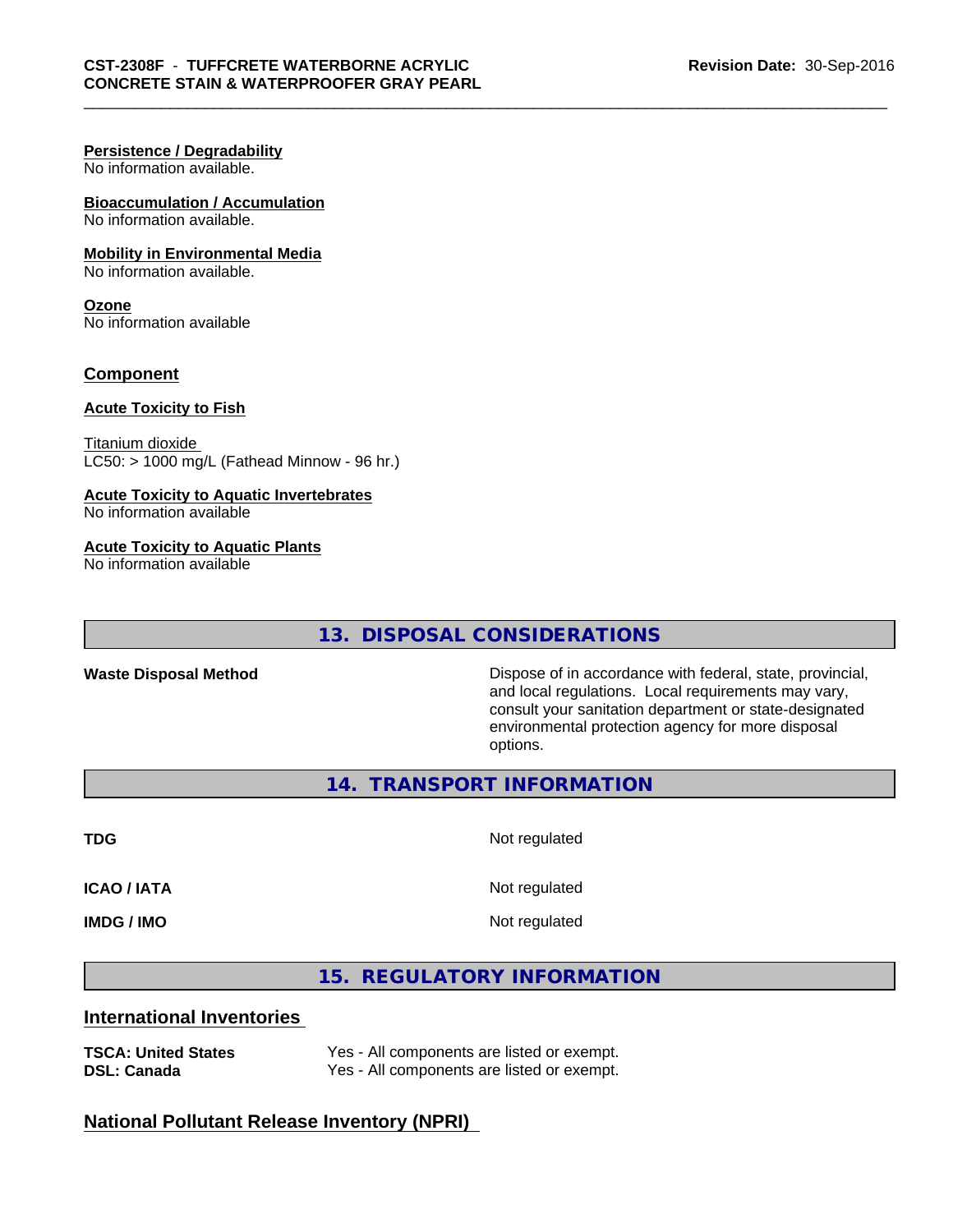#### **NPRI Parts 1- 4**

This product contains the following Parts 1-4 NPRI chemicals:

| <b>Chemical Name</b>                                                             | <b>CAS-No</b> | Weight % (max) | <b>NPRI Parts 1-4</b> |  |
|----------------------------------------------------------------------------------|---------------|----------------|-----------------------|--|
| 2-Propanol-1-butoxy                                                              | 5131-66-8     | - 5%           | Listed                |  |
| <b>NPRI Part 5</b><br>This product contains the following NPRI Part 5 Chemicals: |               |                |                       |  |
| <b>Chemical Name</b>                                                             | <b>CAS-No</b> | Weight % (max) | <b>NPRI Part 5</b>    |  |
| 2-Propanol-1-butoxy                                                              | 5131-66-8     | - 5%           | Listed                |  |

#### **WHMIS Regulatory Status**

This product has been classified in accordance with the hazard criteria of the Hazardous Products Regulations (HPR) and the SDS contains all the information required by the HPR.

| 16. OTHER INFORMATION                              |                                                                            |                      |                                                                                                                                                 |  |
|----------------------------------------------------|----------------------------------------------------------------------------|----------------------|-------------------------------------------------------------------------------------------------------------------------------------------------|--|
| HMIS -<br><b>Health: 1*</b>                        | <b>Flammability: 0</b>                                                     | <b>Reactivity: 0</b> | $PPE: -$                                                                                                                                        |  |
| <b>HMIS Legend</b>                                 |                                                                            |                      |                                                                                                                                                 |  |
|                                                    |                                                                            |                      |                                                                                                                                                 |  |
| 0 - Minimal Hazard                                 |                                                                            |                      |                                                                                                                                                 |  |
| 1 - Slight Hazard                                  |                                                                            |                      |                                                                                                                                                 |  |
| 2 - Moderate Hazard                                |                                                                            |                      |                                                                                                                                                 |  |
| 3 - Serious Hazard                                 |                                                                            |                      |                                                                                                                                                 |  |
| 4 - Severe Hazard                                  |                                                                            |                      |                                                                                                                                                 |  |
| * - Chronic Hazard                                 |                                                                            |                      |                                                                                                                                                 |  |
|                                                    |                                                                            |                      |                                                                                                                                                 |  |
|                                                    | X - Consult your supervisor or S.O.P. for "Special" handling instructions. |                      |                                                                                                                                                 |  |
|                                                    |                                                                            |                      | Note: The PPE rating has intentionally been left blank. Choose appropriate PPE that will protect employees from the hazards the material will   |  |
| present under the actual normal conditions of use. |                                                                            |                      |                                                                                                                                                 |  |
|                                                    |                                                                            |                      |                                                                                                                                                 |  |
|                                                    |                                                                            |                      | Caution: HMIS® ratings are based on a 0-4 rating scale, with 0 representing minimal hazards or risks, and 4 representing significant hazards or |  |

*risks. Although HMISÒ ratings are not required on MSDSs under 29 CFR 1910.1200, the preparer, has chosen to provide them. HMISÒ ratings are to be used only in conjunction with a fully implemented HMISÒ program by workers who have received appropriate HMISÒ training. HMISÒ is a registered trade and service mark of the NPCA. HMISÒ materials may be purchased exclusively from J. J. Keller (800) 327-6868.*

**WARNING!** If you scrape, sand, or remove old paint, you may release lead dust. LEAD IS TOXIC. EXPOSURE TO LEAD DUST CAN CAUSE SERIOUS ILLNESS, SUCH AS BRAIN DAMAGE, ESPECIALLY IN CHILDREN. PREGNANT WOMEN SHOULD ALSO AVOID EXPOSURE.Wear a NIOSH approved respirator to control lead exposure. Clean up carefully with a HEPA vacuum and a wet mop. Before you start, find out how to protect yourself and your family by logging onto Health Canada @

http://www.hc-sc.gc.ca/ewh-semt/contaminants/lead-plomb/asked\_questions-questions\_posees-eng.php.

| <b>Prepared By</b>         | <b>Product Stewardship Department</b><br>Benjamin Moore & Co.<br>101 Paragon Drive<br>Montvale, NJ 07645<br>855-724-6802 |
|----------------------------|--------------------------------------------------------------------------------------------------------------------------|
| <b>Revision Date:</b>      | 30-Sep-2016                                                                                                              |
| <b>Reason For Revision</b> | Not available                                                                                                            |

**Disclaimer**